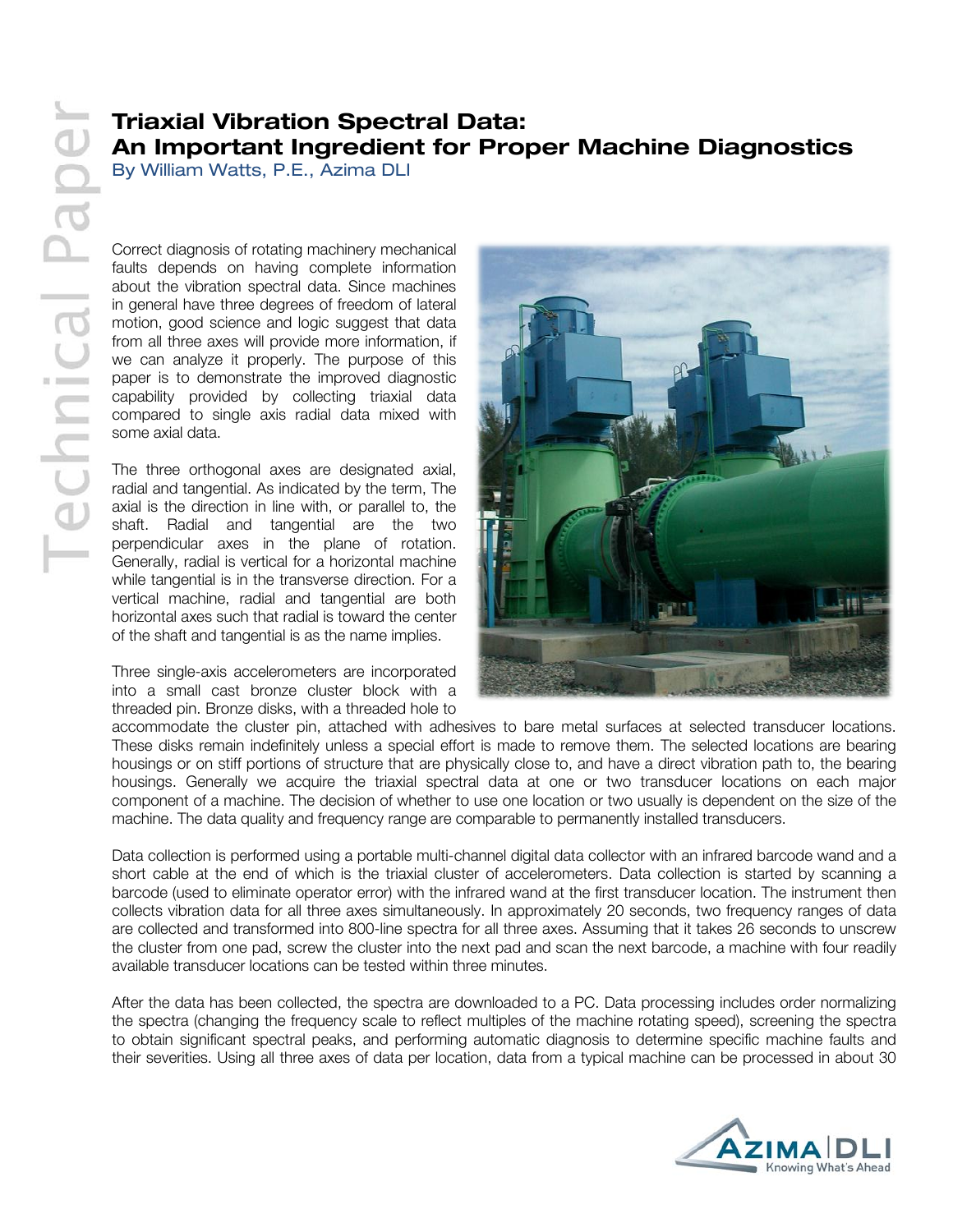seconds, depending on the number of transducer locations. The philosophy of using triaxial data is independent of software and may be used with any method of fault diagnosis.

### **ROTATIONAL RATE VIBRATION**

Although the software can accommodate vibration displacement, velocity or acceleration in any unit of measurement, we generally measure machinery velocity vibration in VdB (velocity decibels), which is a log scale referencing 0 VdB=10-8 meter per second RMS. For the sake of perspective, 0.1 inch per second peak vibration is equal to 125.1 VdB. A 6 VdB differential is linearly a factor of two and 20 VdB is linearly a factor of ten.

The spectral amplitudes of vibration are compared to average baseline data accumulated for a specific machine type. The levels used are average plus one standard deviation values statistically computed for each spectral peak from selected past test data for the machine type. When we refer to the relationship of an amplitude to average, we mean average plus sigma. Fault severities are designated "slight", "moderate", "serious" and "extreme".

The analysis software computes the severity based on the margin by which the various test amplitudes, and exceedances of average plus sigma compare to the threshold values as required for the specific fault diagnosis. This information is provided as a brief explanation of the numbers presented in Table 1, which are vibration amplitudes, in VdB, and exceedances of average plus sigma (also in VdB), at shaft rotational rate frequency.

Rotational rate frequency (1x) vibration is often simple to comprehend and detect in a spectral signature. However, the variety of mechanical fault diagnoses that can be indicated by abnormally high level 1x vibration can make it difficult to determine what the actual problem is. For example, consider a direct drive motor and centrifugal pump with a coupling. Excessive 1x vibration may indicate motor imbalance, pump imbalance, angular misalignment, foundation horizontal flexibility, a radial or thrust bearing clearance problem, or motor cooling fan blade damage. It is our experience that collecting triaxial data at both the motor and pump is essential to diagnose and differentiate among these faults.

The following illustrate a variety of 1x diagnoses and the logic by which the results were obtained, manually and with ExpertALERT diagnostic software. Each example represents survey test data taken from motor-driven centrifugal pumps aboard U.S. Navy aircraft carriers. Although test data included two frequency ranges of continuous spectra and forcing frequencies, the 1x amplitudes and deviations from average plus sigma have been extracted and summarized in Table 1. Examples #1 through #7 are coupled machines with one transducer location each on the motor and pump. Examples #1 through #3 are vertical, and Examples #4 through #7 are horizontal. Examples #8 and #9 are horizontal closecoupled pumps (bearing, motor, bearing, overhung pump impeller) with one transducer location.

### **EXAMPLE #1**

This configuration is a vertical motor-driven pump with one transducer mounting disk on the upper motor bearing and one on the upper pump bearing. One can generalize that, all else being equal, the horizontal 1x vibration levels should be roughly twice as high (6 VdB higher) at the motor than the pump due to the cantilever effect. This relationship should be reflected in the average data. Another physical consideration for a vertical machine is that any rotor imbalance can cause the whole unit to rock. The rocking motion can cause 1x axial vibration to be abnormally high as long as the axial amplitudes and exceedances of average are lower than those for radial and tangential. A third consideration is that vertical pumps usually are structured with one face of the coupling and upper pump bearing exposed, so that the axis of structural support flexibility allows the unit to vibrate in that direction, while the perpendicular axis is much stiffer and only allows more localized vibration.

Given these physical factors, examine the data for example #1 in Table 1. Assume that we have only axial and radial data at both ends. The diagnosis could be angular misalignment, since 1x axial is abnormally high at both motor and pump. It could be motor imbalance or pump imbalance, since 1x radial is abnormally high at either end and radial is higher than axial. The axial vibration could be due to the rocking motion.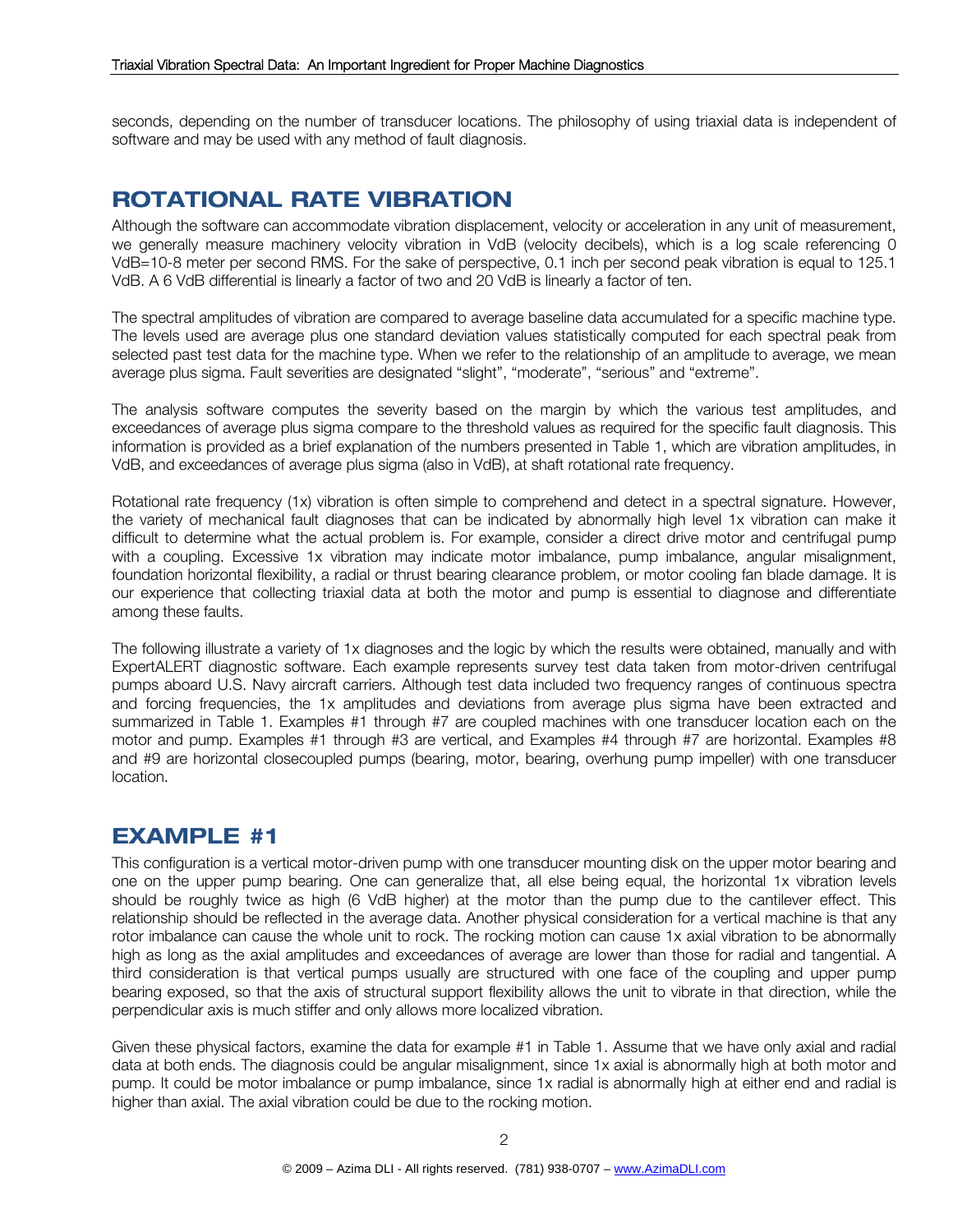|                |                                                                            |                |                |       | <b>Rotational Rate Vibration Levels in VdB</b>      |        |        |        |                |        |
|----------------|----------------------------------------------------------------------------|----------------|----------------|-------|-----------------------------------------------------|--------|--------|--------|----------------|--------|
|                | Exceedance is the positive deviation from average plus sigma (also in VdB) |                |                |       |                                                     |        |        |        |                |        |
|                |                                                                            |                |                |       | baseline data from past tests of identical machines |        |        |        |                |        |
|                | Example#                                                                   | 1              | $\overline{c}$ | 3     | 4                                                   | 5      | 6      | 7      | 8              | 9      |
|                | Orientation                                                                | Vert.          | Vert.          | Vert. | Horiz.                                              | Horiz. | Horiz. | Horiz. | Horiz.         | Horiz. |
| М              | <b>Axial Amplitude</b>                                                     | 105            | 108            | 111   | 97                                                  | 114    | 103    | 99     | 109            | 101    |
| O              | Exceedance                                                                 | 7              | 3              | 16    | $-8$                                                | 17     | 1      | $-12$  | $-3$           | 14     |
| T              |                                                                            |                |                |       |                                                     |        |        |        |                |        |
| $\overline{O}$ | <b>Radial Amplitude</b>                                                    | 118            | 119            | 128   | 94                                                  | 114    | 120    | 102    | 118            | 91     |
| $\mathbb{R}$   | Exceedance                                                                 | 10             | 4              | 19    | $-9$                                                | 26     | 21     | $-2$   | 8              | 4      |
|                | <b>Tangl Amplitude</b>                                                     | 117            | 124            | 100   | 115                                                 | 125    | 120    | 130    | 124            | 112    |
|                | Exceedance                                                                 | 10             | 8              | $-3$  | 7                                                   | 22     | 8      | 16     | 6              | 16     |
| P              | <b>Axial Amplitude</b>                                                     | 104            | 100            | 113   | 102                                                 | 110    | 101    | 108    |                |        |
| U              | Exceedance                                                                 | 9              | 3              | 13    | $-2$                                                | 11     | 4      | $-1$   | $\overline{a}$ |        |
| М              |                                                                            |                |                |       |                                                     |        |        |        |                |        |
| P              | <b>Radial Amplitude</b>                                                    | 113            | 117            | 123   | 90                                                  | 99     | 95     | 107    |                |        |
|                | Exceedance                                                                 | 9              | 11             | 19    | $-11$                                               | 4      | 1      | 6      |                |        |
|                | Tangl Amplitude                                                            | 92             | 120            | 94    | 118                                                 | 108    | 120    | 124    |                |        |
|                | Exceedance                                                                 | $\overline{2}$ | 9              | -9    | 7                                                   | 5      | 14     | 12     |                |        |

Rotational rate frequency (1x) is often simple to comprehend and detect in a spectral signature. However, the variety of mechanical fault diagnoses that can be indicated by abnormally high level 1x vibration can make it difficult to determine what the actual problem is. For example, consider a direct drive motor and centrifugal pump with a coupling. Excessive 1x vibration may indicate motor imbalance, pump imbalance, angular misalignment, foundation horizontal flexibility, a radial or thrust bearing clearance problem, or motor cooling fan blade damage.

Table 1 - Vibration amplitudes, in VdB, and exceedances of average plus sigma (also in VdB), at shaft rotational rate frequency.

Rotational rate frequency (1x) is often simple to comprehend and detect in a spectral signature. However, the variety of mechanical fault diagnoses that can be indicated by abnormally high level 1x vibration can make it difficult to determine what the actual problem is. For example, consider a direct drive motor and centrifugal pump with a coupling. Excessive 1x vibration may indicate motor imbalance, pump imbalance, angular misalignment, foundation horizontal flexibility, a radial or thrust bearing clearance problem, or motor cooling fan blade damage.

If we have only axial and tangential data at both ends, the evidence points more to motor imbalance, since 1x radial at the pump is quite low. With all three axes, it becomes clear that the 1x radial and tangential levels at the motor are dominant over axial in both absolute amplitude and relative to average…thus motor imbalance is indicated. The 1x levels at the pump can be explained by the horizontal structural stiffness mentioned above. The radial axis in this case is the direction of structural flexibility, so that radially the pump is being "wagged" by the motor imbalance. Conversely, the tangential axis is the direction of high structural stiffness and therefore the vibration due to motor imbalance does not transmit to the pump.

# **EXAMPLE #2**

Using the same logic as in example #1, and considering the same physical factors for a vertical motordriven pump, it is evident that the data indicate either motor imbalance or pump imbalance. The 1x radial and tangential levels are much higher than axial in absolute amplitude and relative to average at the motor and pump. Which component is more likely at fault? The 1x radial and tangential amplitudes are higher at the motor, but remember that this is a vertical machine. Amplitudes at the motor are only 2 and 4 VdB higher than those at the pump, much less than a factor of two. Furthermore, the exceedances of average in the radial and tangential axes are 7 and 1 VdB greater at the pump. The diagnostic software concludes that there is imbalance due to the relatively low axial levels and concludes pump imbalance because the radial and tangential exceedances of average at 1x, taken together, are significantly greater at the pump than at the motor.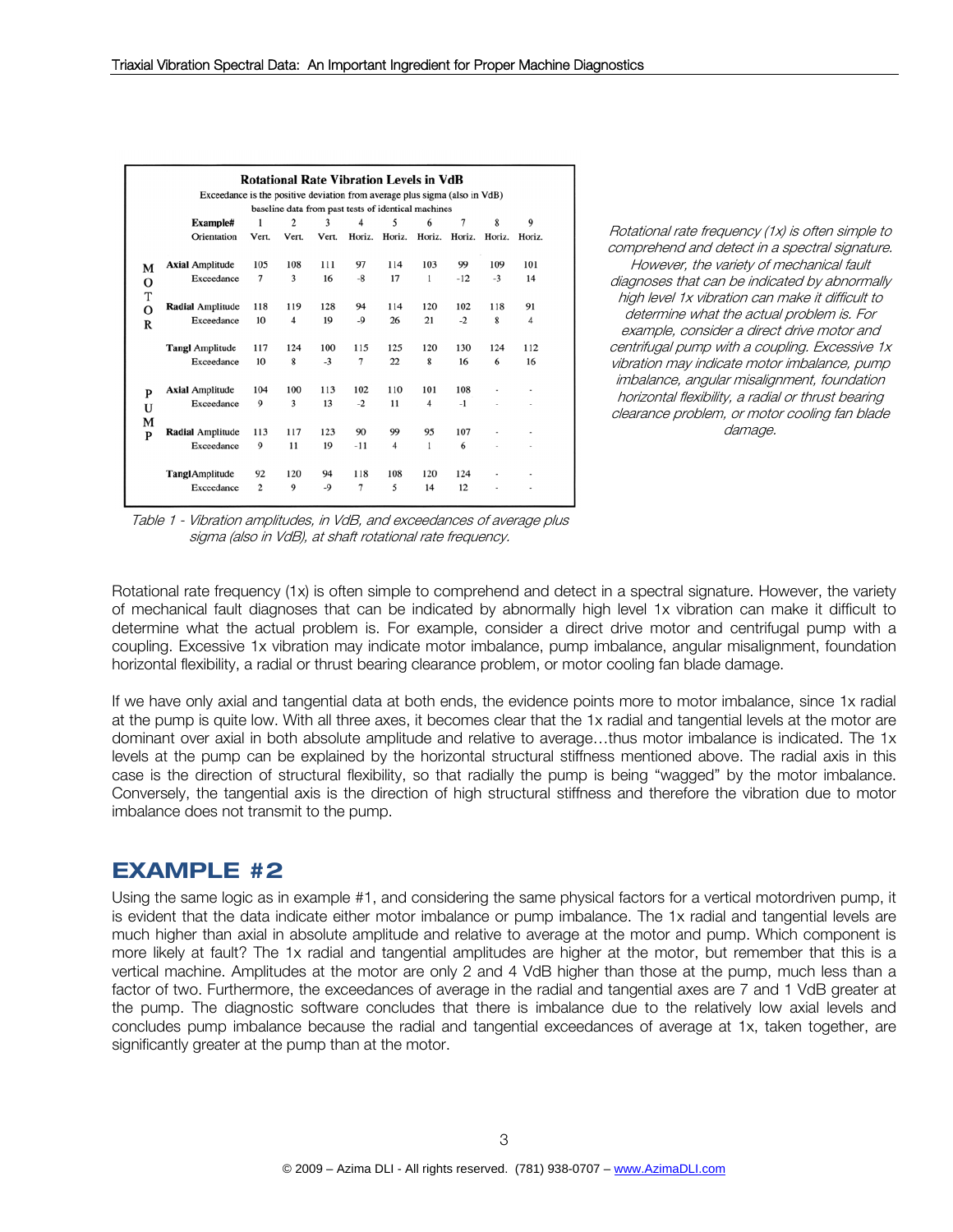### **EXAMPLE #3**

Assume that we have only axial and radial at both ends. One can conclude angular misalignment, motor imbalance or pump imbalance. The latter could be concluded because this is a vertical machine and the rocking motion of the whole unit can cause 1x axial vibration to be abnormally high as long as the axial amplitudes and exceedances of average are lower than those for radial. Assume that we have only axial and tangential at both ends. We see abnormally high axial 1x vibration at both ends, suggesting misalignment although missing the radial amplitude that is 17 VdB (a factor of 7) higher than axial. Having all three axes provides a clear picture.

The diagnostic software notes, as should the human analyst, that the 1x axial vibration levels are abnormally high at both ends of the machine and that the axial amplitude is greater than either the radial or tangential amplitude at both ends. This information alone is sufficient to diagnose angular misalignment.

Motor or pump imbalance diagnoses would require that both radial and tangential 1x amplitudes be greater than axial at either end of the machine. Since this is a vertical pump it is structurally much less stiff in one horizontal direction than the other, and angular misalignment will often cause the machine structure to respond by "wagging" strongly in the less stiff direction. Thus we see the 1x radial vibration levels (radial in this case obviously being the structurally limber direction) are not only abnormally high but dominate the spectra.

The analysis software requires the axial 1x vibration meet the appropriate rules for the angular misalignment diagnosis to pass. It uses the 1x radial or tangential levels as supporting evidence so that These peaks are included in the diagnostic report and more importantly, add to the fault severity computation. In this case, including the radial levels increases the severity from moderate to serious.

#### **EXAMPLE #4**

Assume that we have only axial and radial at both ends. There is no indicated mechanical fault. All 1x levels are well below average. Assume that we have only axial and tangential at both ends. One can easily assume that there is a moderate degree of either motor imbalance or pump imbalance. In fact, the data shown in Table 1 indicate foundation transverse flexibility. The diagnostic software examines the differentials in both amplitude and deviation from average between radial and tangential. Although it is often normal for a horizontal machine in amplitude than to have tangential 1x vibration significantly higher in amplitude than radial, this characteristic would be evident in the average data. Thus the fact that 1x tangential levels at both ends of the unit are 21 and 28 VdB higher in amplitude, and 16 and 18 VdB higher relative to average than the radial levels, is direct evidence of the foundation flexibility. The foundation is probably corroded or has a cracked weld or loose bolts.

### **EXAMPLE #5**

For this horizontal machine, it appears that angular misalignment and motor imbalance are indicated simultaneously. The former is indicated because 1x axial is abnormally high at both ends of the unit, the amplitude is greater than both radial and tangential at the pump and equal to radial at the motor. The latter is indicated because 1x radial and tangential at the motor are 26 and 22 VdB (up to a factor of twenty) greater than average plus sigma, tangential is much higher in amplitude than axial while the radial amplitude is at least equal to axial.

It is the equal amplitudes of axial and radial at the motor that form a borderline in the diagnostic software rulebase. In this case, both diagnoses automatically would be produced. In fact, either of these faults independently exist or the motor shaft is bent. A bent shaft would produce indications of motor imbalance and angular misalignment. Obviously, this test could be followed up by measuring the phase angles of the 1x vibration in each axis, measuring the shaft for runout and checking the alignment at the coupling.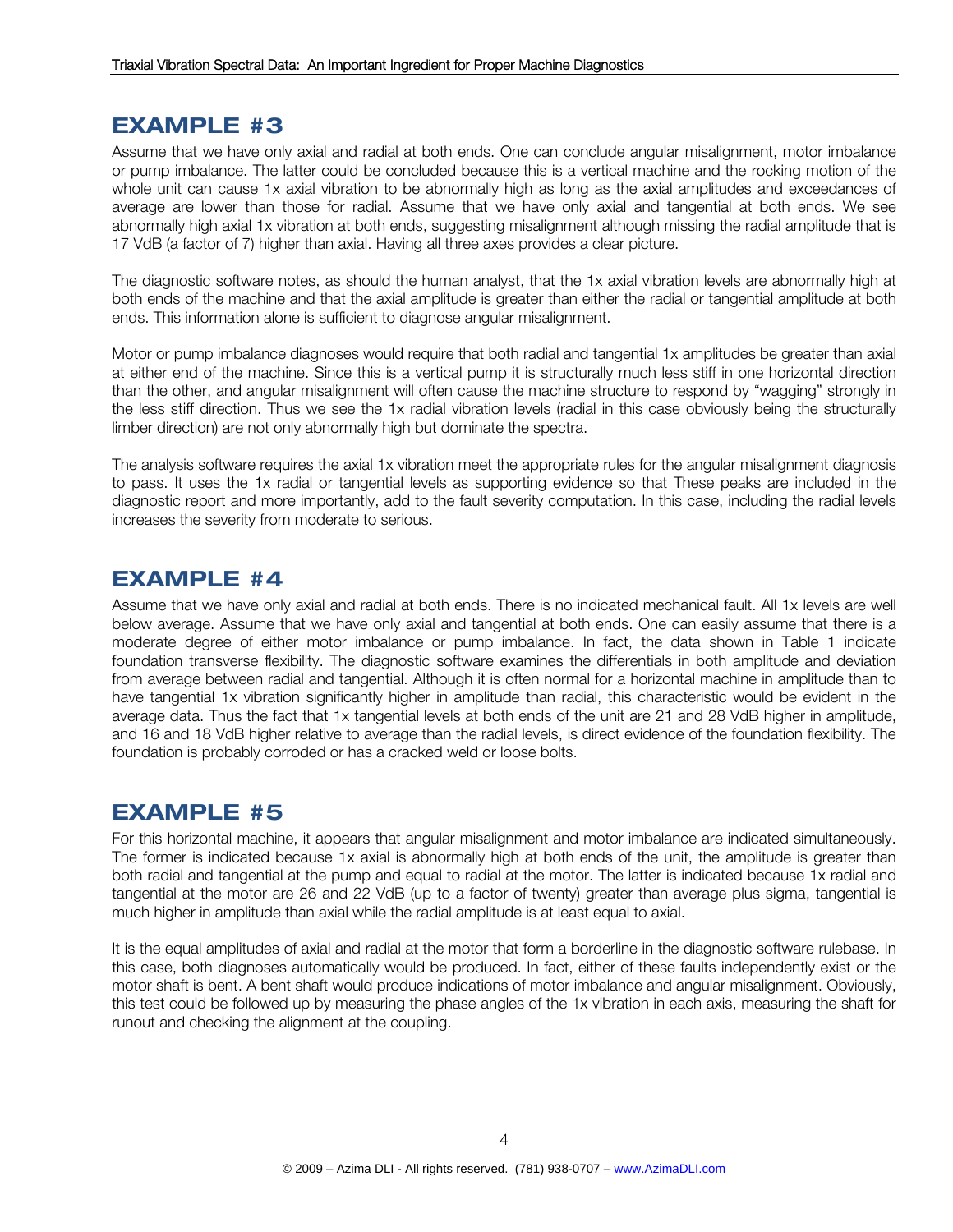#### **EXAMPLE #6**

The high 1x radial and tangential levels at the motor, both 120 VdB, are clearly excessive and dominant over axial and indicate motor I balance. The 1x tangential level at the pump also is very high, both in amplitude and exceedance of average, but the radial level is quite low.

Similar to the horizontal machine in Example #4, the pump end shows evidence of pump transverse mounting flexibility. In this case, the vibration caused by the motor imbalance is exciting the flexibility at the pump end, indicating this independent fault. Without triaxial data, these two independent diagnoses could not have been evaluated.

## **EXAMPLE #7**

The case is similar to Example #4, only more serious, since the tangential 1x vibration is dominant. Having both radial and tangential data allow comparison of the radial 1x data at both ends of the unit. This indicates that while the foundation transverse flexibility is clearly the problem, there is an underlying pump rotor imbalance that is forcing the inherent structural weakness to respond more severely. This conclusion could not be drawn without data for all three axes.

#### **EXAMPLE #8**

For close-coupled pumps, it can be generally stated that high1x radial and tangential levels and relatively low axial indicate motor imbalance, as the motor rotor is supported at each end by bearings. Imbalance of the overhung pump rotor, on the other hand, is indicated by a significant axial component to the 1x vibration in addition to abnormally high 1x radial and/or tangential. In this case, radial and tangential 1x levels are much higher than axial in absolute terms and relative to average. Therefore, this diagnosis is motor imbalance.

# **EXAMPLE #9**

Refer to Example #8. In this case, axial and tangential 1x levels are much higher than radial in absolute terms and relative to average. Thus, this diagnosis is pump imbalance, as the pump rotor was physically rocking on the shaft. Also, consider that one cannot generalize for all machines of this configuration that the axial and radial axes are of paramount importance and that tangential can be ignored. We have seen many other cases where the fan or pump imbalance is indicated by strong axial and tangential 1x vibration only (or sometimes all three axes).

### **OTHER DIAGNOSES**

Whereas 1x diagnoses make up a significant portion of the universe of mechanical faults indicated by vibration spectral data, there is sufficient justification for collecting triaxial data. Still, other diagnoses such as looseness, ball bearing wear, gear problems, pump internal wear, etc., need to be addressed. It has been our experience that having data for all three axes is not necessary in a great many cases to determine if a fault is present; however, relative fault severity is greatly affected.

Table 2 (next page) summarizes the rear mesh frequency amplitudes and exceedances of average for a set of four vertical jet fuel transfer pumps found aboard U.S. Navy aircraft carriers. Figure 1 (next page) is an external schematic of these machines showing the transducer locations. The diagnostic result for each machine was "moderate reduction gear mesh problem or wear". It is also evident that the maximum gear mesh amplitude occurs at different locations and in different axes. Eliminating just one axis would skew the results.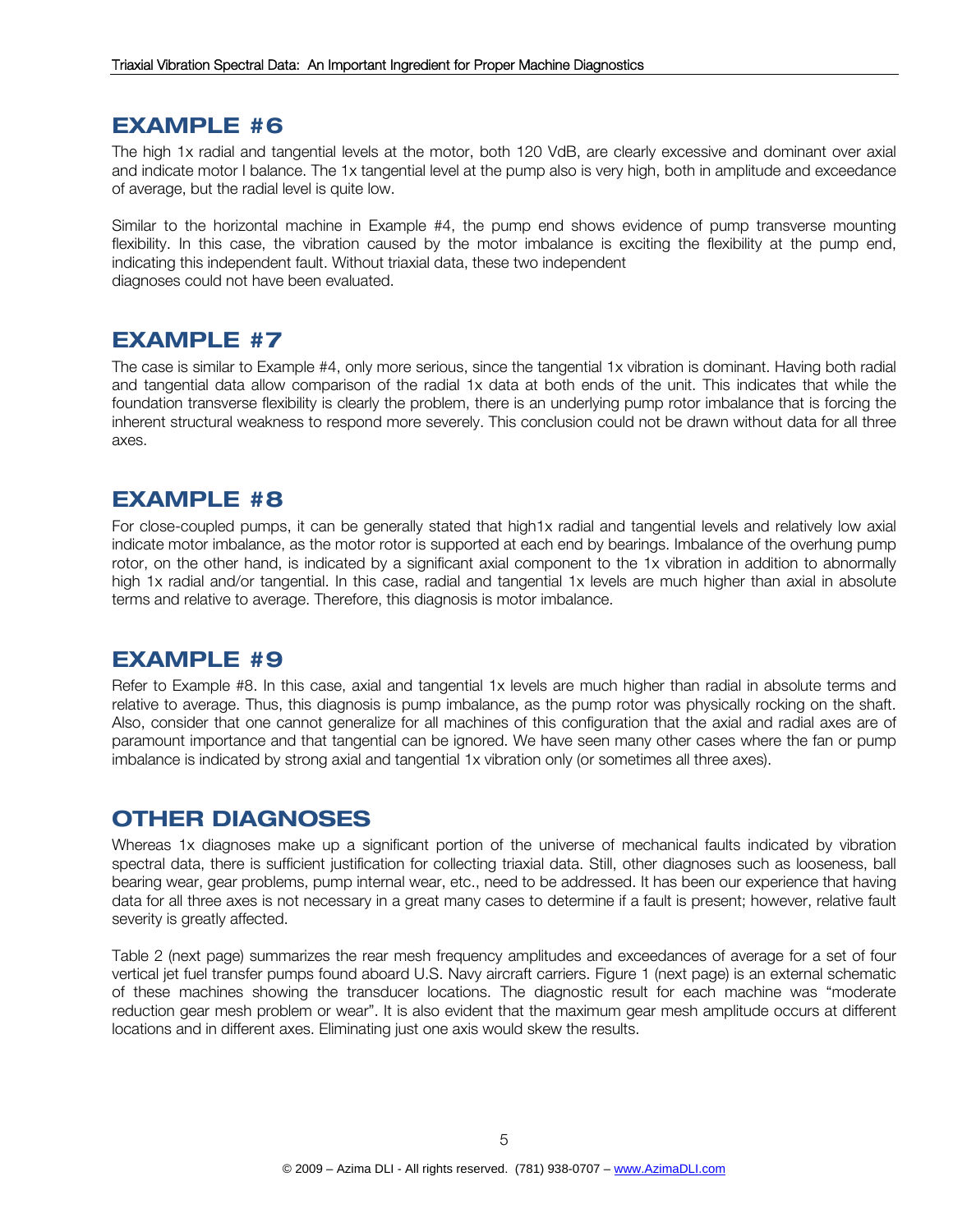|                         |       |                | baseline data from past tests of identical machines |                |
|-------------------------|-------|----------------|-----------------------------------------------------|----------------|
| Example#                |       | $\mathfrak{p}$ | 3                                                   | 4              |
| Orientation             | Vert. | Vert.          | Vert.                                               | Vert.          |
| <b>Axial Amplitude</b>  |       | 104            | 102                                                 | 107            |
| Exceedance              |       | 9              | $\overline{7}$                                      | 23             |
| <b>Radial Amplitude</b> |       | 103            | 109                                                 | 97             |
| Exceedance              |       | 4              | 10                                                  | $\overline{c}$ |
| <b>Tangl Amplitude</b>  |       |                | 117                                                 | 104            |
| Exceedance              | ٠     |                | 18                                                  | 11             |
| <b>Axial Amplitude</b>  | 90    | 95             | 93                                                  | 95             |
| Exceedance              | 3     | 8              | 6                                                   | 10             |
| Radial Amplitude        | 100   | 108            | 101                                                 | ٠              |
| Exceedance              | 6     | 14             | 7                                                   | ٠              |
| <b>Tangl</b> Amplitude  | 105   | 94             | 99                                                  |                |
| Exceedance              | 12    | ı              | 6                                                   |                |

Tables 2a & 2b - A summary of the gear mesh frequency amplitudes and exceedances of average for four vertical jet fuel transfer pumps aboard U.S. Navy aircraft carriers.



Figure 1 - An external schematic showing the transducer locations.



Too much information is often better than too little information. The only valid objection is if the time, effort and cost of acquiring, processing and evaluating the additional information is not worth its added value. We have indicated that triaxial vibration data at every transducer location provides a great deal of useful and necessary information. At the same time, triaxial cluster data collection and processing and evaluating the data with an analysis software system, can minimize the added time, effort or cost of this information.

# **STATISTICAL INVESTIGATION**

Following are the results of a vibration analysis survey conducted in 1987 aboard the USS Constellation in which 379 machines were tested2. Machines with one or three or more transducer locations have been excluded in order to simplify the statistical analysis, leaving 262 machines with two locations. The vibration signatures from machines with two triaxial transducer arrays provided 97 repair recommendations.

To investigate the effect of reducing the number of accelerometer axes, the data we analyzed again for various combinations of axes. The results showing consequent loss in diagnostic accuracy are given in Table 3 (next page). Two important factors should be kept in mind while examining the test results: the vibration excitation is often directional, and the direction of the excitation is problem-dependent and will therefore change from survey to survey; and among the faults that will generate a directional signal are a spall on an outer bearing race, mechanical looseness, misalignment, and a bad gear tooth.

Since it is not possible to predict the direction from which the excitation will be applied, there is no rational way to choose between radial and tangential axes. Our results show no difference between the two, both would give 46 per cent correct diagnoses in the absence of an axial signal. The change of signal direction from survey to survey also was investigated by identifying the transducer axis that provided the highest vibration level for two consecutive surveys. In only 44 percent of the cases was that vibration generated along the same axis.